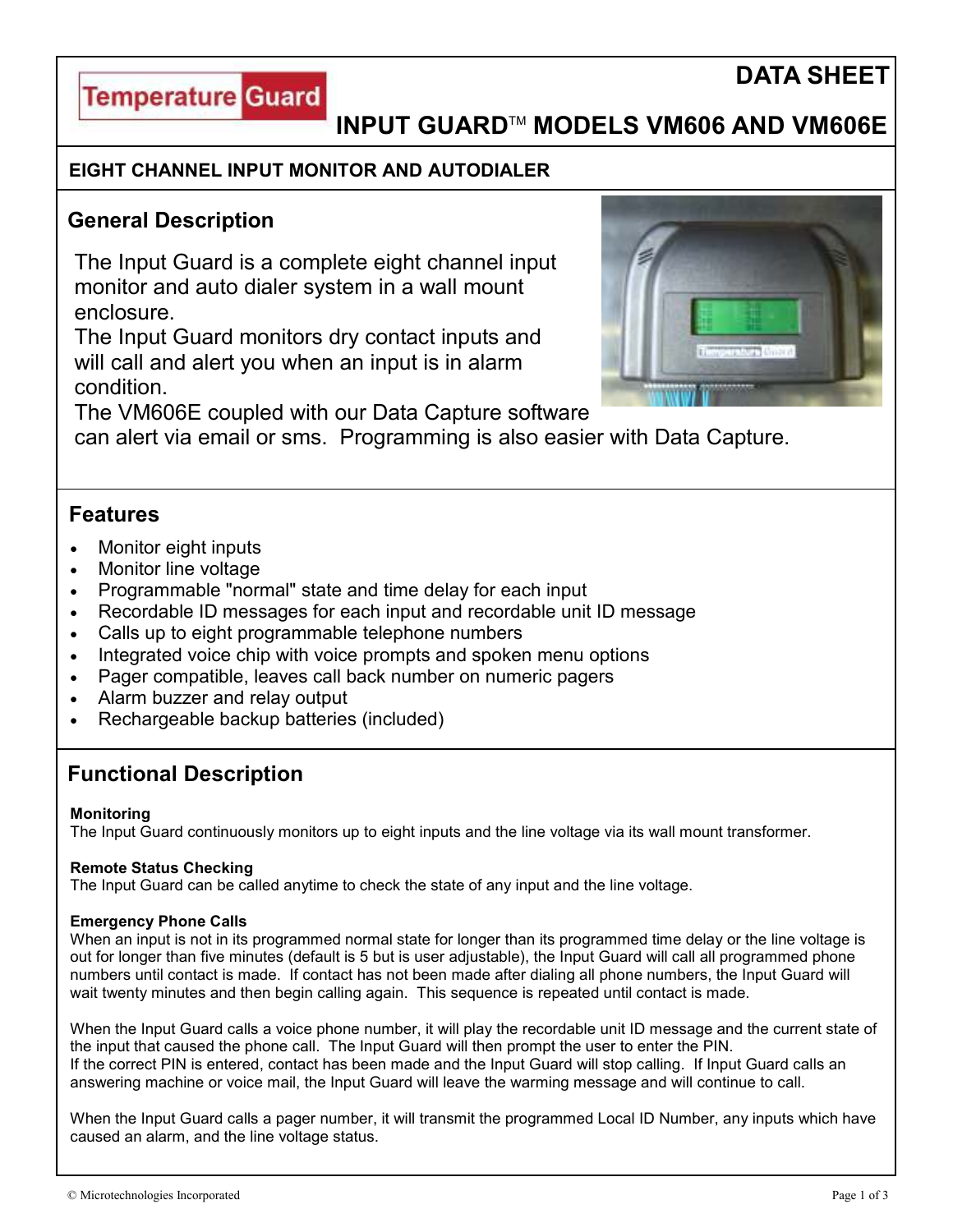| <b>User Programmable Features</b>                                                                                                                                                                                                                                                                                                                                                                                                                                                                                                  |                                                                                                                                                                                                                                                                                                                                                                                                                                             |
|------------------------------------------------------------------------------------------------------------------------------------------------------------------------------------------------------------------------------------------------------------------------------------------------------------------------------------------------------------------------------------------------------------------------------------------------------------------------------------------------------------------------------------|---------------------------------------------------------------------------------------------------------------------------------------------------------------------------------------------------------------------------------------------------------------------------------------------------------------------------------------------------------------------------------------------------------------------------------------------|
| Maximum number of programmable callout numbers: 8<br>Maximum number of digits for callout numbers: 20<br>Maximum number of digits for Local ID/pager callback number: 20<br>Length of Unit ID message: 8 seconds<br>Length of Input ID messages: 5 seconds<br>Range of incoming rings before the Input Guard answers: 1 to 20<br>Number of digits in programmable PIN: 4<br>Range of time delay for each input before callout is begun: 0 to 999 minutes<br>Maximum power outage alarm time delay: 900 minutes (default 5 minutes) |                                                                                                                                                                                                                                                                                                                                                                                                                                             |
| <b>Specifications</b>                                                                                                                                                                                                                                                                                                                                                                                                                                                                                                              |                                                                                                                                                                                                                                                                                                                                                                                                                                             |
| Inputs:<br><b>VM606</b>                                                                                                                                                                                                                                                                                                                                                                                                                                                                                                            | Dry Contact (5VDC 2ma source)                                                                                                                                                                                                                                                                                                                                                                                                               |
| Outputs:<br>Alarm Relay<br>Alarm Buzzer<br><b>Power Requirements:</b><br><b>Electrical Connections:</b><br>Material:<br>Dimensions:<br>Shipping Weight:<br>Agency Compliance:<br>Ambient Operating Conditions: 32°F to 125°F                                                                                                                                                                                                                                                                                                       | SPDT 24VDC 1A contacts (Controlled via button or over the phone on the<br>VM606-R models)<br>90 dB<br>120VAC at 50/60 Hz wall mount transformer (included)<br>2 Pluggable 12 position terminal blocks<br>Flame retardant ABS plastic, 94-5VA<br>Enclosure: 5.0" x 7.5" x 1.75" (W x L x H)<br>Keyhole Mounting Holes: 3.937" (10 cm) between holes<br>3 lbs<br>Input Guard FCC Approved and Registered, power supply UL listed              |
| VM606E only<br>LAN:<br><b>Transport Protocol:</b><br>Connector                                                                                                                                                                                                                                                                                                                                                                                                                                                                     | Ethernet 10Base-T or 100Base-TX (Auto-Sensing)<br>TCP/IP, UDP<br><b>RJ45</b>                                                                                                                                                                                                                                                                                                                                                                |
| <b>EMI Compliance:</b><br>55022:1998<br>LED Indicators:                                                                                                                                                                                                                                                                                                                                                                                                                                                                            | Radiated & conducted emissions - complies with Class B limits of EN<br>Direct & Indirect ESD - complies with EN55024:1998<br>RF Electromagnetic Field Immunity - complies with EN55024:1998<br>Electrical Fast Transient/Burst Immunity - complies with EN55024:1998<br>Power Frequency Magnetic Field Immunity - complies with EN55024:1998<br>RF Common Mode Conducted Susceptibility - complies with EN55024:1998<br>10Base-T connection |
|                                                                                                                                                                                                                                                                                                                                                                                                                                                                                                                                    | 100Base-TX connection                                                                                                                                                                                                                                                                                                                                                                                                                       |